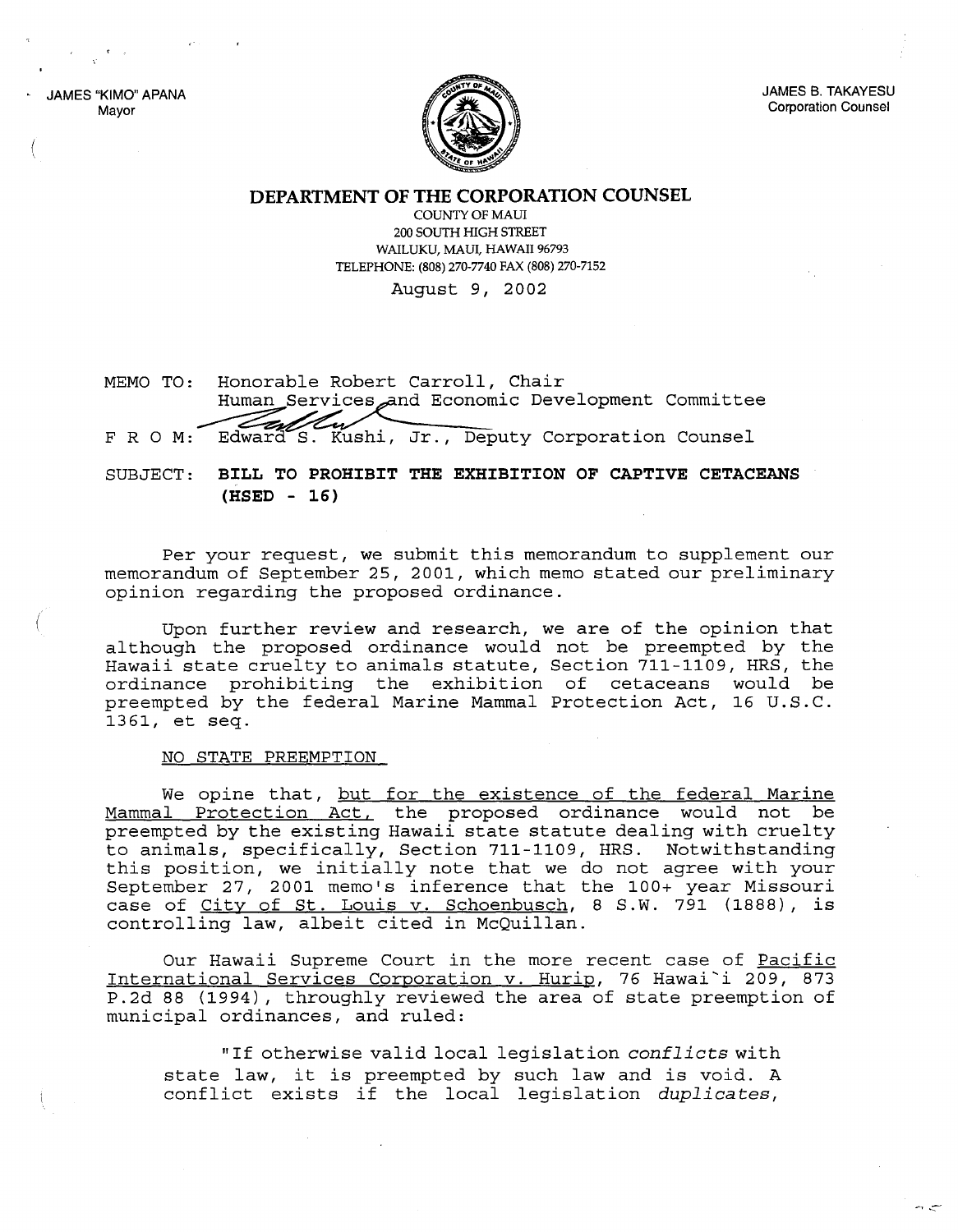(

, ,

*contradicts,* or *enters an area fully occupied by general* law, either expressly or by legislative implication." Pacific, supra, at page 215.

"A test to determine whether an ordinance conflicts with <sup>a</sup> statute is whether it prohibits what the statute nion a boarace is whench is promissed what the statute probability. The profile, pormise or pormise what the beatally pronises of <u>raticle</u>,<br><u>supra</u>, at page 215, citing <u>Waikiki Resort Hotel , Inc. v.</u> City and County of Honolulu, 63 Haw. 222, 624 P.2d 1353 (1981) .

To our knowledge, there is no state statute nor statewide statutory scheme dealing with or covering the exhibition of captive cetaceans; however, cetaceans, captive or not, are covered under the aforementioned cruelty to animals state statute, Section 711- 1109, HRS. Accordingly, the subject ordinance has not "entered an area fully occupied by general law."

The subject ordinance does not duplicate the cruelty to animals state statute, Section 711-1109, HRS. The subject ordinance proscribes exhibition of cetaceans, while the state statute<br>proscribes cruelty to said mammals. Even if, arquendo, the proscribes cruelty to said mammals. underlying basis for the subject ordinance was to prevent cruelty<br>to captive cetaceans, Section 711-1109(2), HRS, specifically to captive cetaceans, Section 711-1109(2), HRS, specifically<br>exempts otherwise cruel and inhumane actions resulting from "... accepted veterinary practices and to activities carried on for scientific research governed by standards of accepted educational or medicinal practices." Accordingly, if there exists disputed evidence and/or data regarding accepted veterinary, scientific, educational and/or medicinal practice as concerns and applied to captive cetaceans, these animals would have no protection.

Lastly, the proposed ordinance does not contradict the state statute. Local legislation is "contradictory" to general law when it is inimical thereto. Pacific, supra, at page 215. "A municipal ordinance is 'inimical to' <sup>a</sup> state statute when it 'prohibits what the statute commands or commands what the statute prohibits.'''; Pacific, supra, footnote 9, at page 215; or when the ordinance prohibits what the statute permits or permits what the statute prohibits; Waikiki Resort Hotel, Inc., supra. Here, the subject ordinance does not permit what the state statute prohibits (cruelty to animals), and does not prohibit what the state statute commands (public exhibitions of marine mammals are not commanded under state statute) .

## FEDERAL PREEMPTION

The Marine Mammal Protection Act of 1972, 16 U.S.C. 1371, *et. seq.* ("MMPA"), establishes a comprehensive federal program covering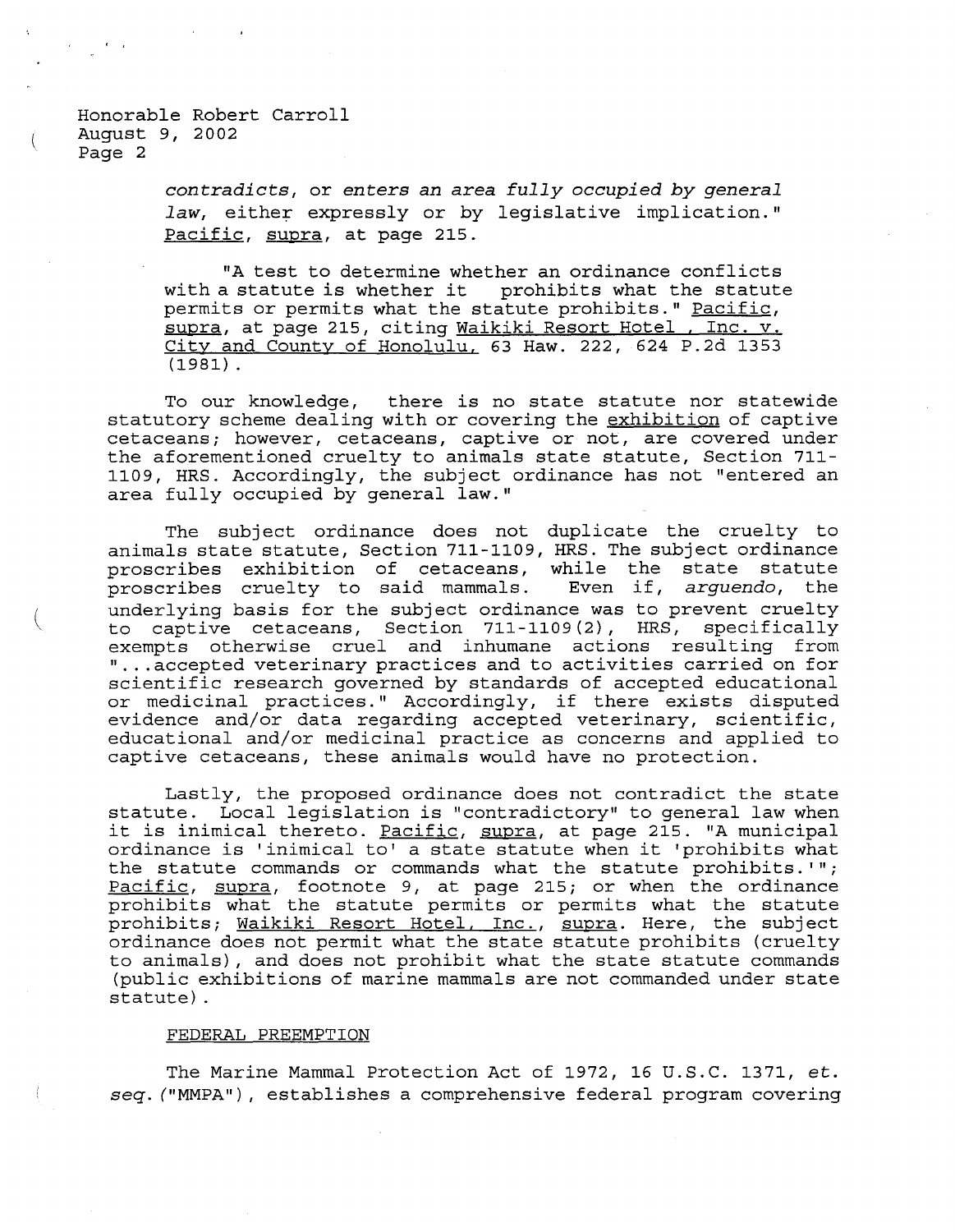$\mathbf{r}$  and  $\mathbf{r}$ 

marine mammals in the wild, as well as in captivity. The MMPA establishes <sup>a</sup> total moratorium on the taking and importing of marine mammals, subject to certain specified exceptions including the issuance of permits to take or import pursuant to 16 U.S.C. 1374. Taking or importation permits may be issued by the Secretary of the Interior for purposes of  $(1)$  scientific research,  $(2)$  public display, (3) enhancing the survival or recovery of marine mammals, or (4) photography for educational or commercial purposes. Specific to public display permits, 16 U.S.C. 1374(c)(2) states, in relevant part:

"(A) A permit may be issued to take or import a marine mammal for the purpose of public display only to a person which the Secretary determines-<br>(i) offers a program for education

offers a program for education or conservation purposes that is based on professionally recognized standards of the public display community;

(ii) is registered or holds <sup>a</sup> license issued under <sup>7</sup> U.S.C. 2131 et *seq;* and

(iii) maintains facilities for the public display of marine mammals that are open to the public on a regularly scheduled basis and that access to such facilities is not limited or restricted other than by charging of an admission fee.

(B) <sup>A</sup> permit under this paragraph shall grant to the person to which it is issued the right, without obtaining any additional permit or authorization under

this chapter, to-<br>(i) take, : take, import, purchase, offer to purchase, possess, or transport the marine mammal that is the subject of the permit; and

(ii) sell, export, or otherwise transfer possession of the marine mammal, or offer to sell, export, or otherwise transfer possession of the marine mammal -<br>(I) for the purpose of public display, to a person t for the purpose of public display, to a person that meets the requirements of clauses  $(i)$ ,  $(ii)$ , and  $(iii)$  of subparagraph (A);"

Progeny of marine mammals which are born in captivity are also required to be registered with the federal agency administering the MMPA Section 1374(c) (8). Further, any permit issued pursuant to Section <sup>1374</sup> must be in the possession of the permit holder at all times. Section 1374(f).

The Congressional intent to preempt the field of concerning marine mammals is found in 16 U.S.C. 1379 $(a)$ , which states: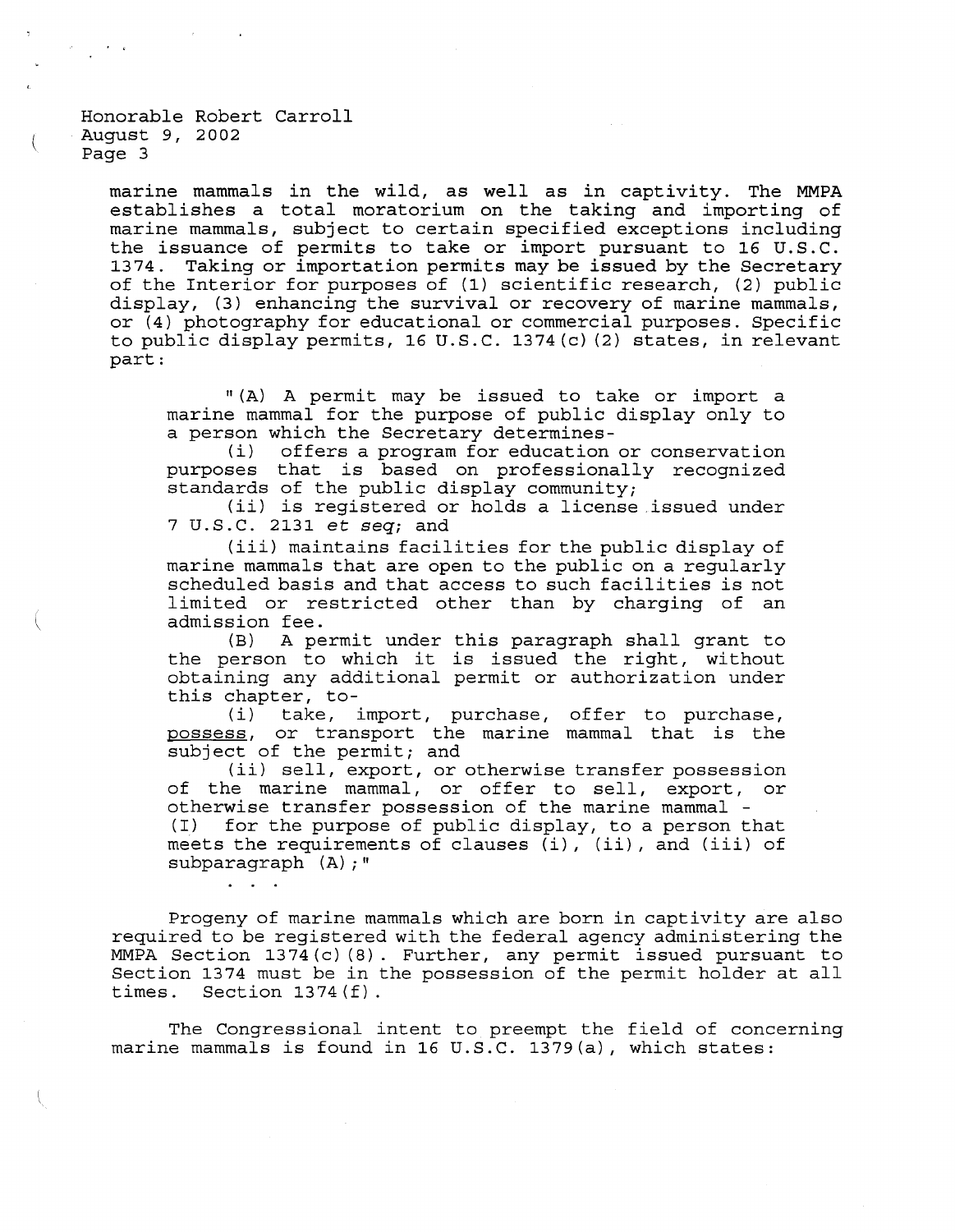(

(

"(a) State enforcement of State laws or regulations prohibited without transfer to State of management authority by Secretary.

No State may enforce, or attempt to enforce, any State law or regulation relating to the taking of any species (which term for purposes of this section includes any population stock) of marine mammal within the State unless the Secretary has transferred authority for the conservation and management of that species (hereinafter referred to in this section as 'management authority') to the State under subsection (b) (1) of this section.

(b) Findings prerequisite to transfer of authority; State program; implementation.

(1) Subject to paragraph (2) and subsection (f) of this section, the Secretary shall transfer management authority for <sup>a</sup> species of marine mammal to <sup>a</sup> State if the Secretary finds, after notice and opportunity for public comment, that the State has developed and will implement a program for the conservation and management of the species."

The MMPA "... establishes plenary federal authority for the conservation of marine mammals and preempts entirely state laws pertaining to their taking." Mountain State Legal Foundation v.  $\frac{1}{2}$  Hodel, 799 F.2d 1423, at page 1427 (US Ct. of App., 10<sup>th</sup> Cir., 1986). "Where dominant federal interests or comprehensive federal regulation are involved, preemption is more readily presumed than if the area is one where such interests are peripheral or such regulation is unusual or fragmented." People of Togiak v. United States, 470 F.Supp. 423, at page 428 (USDC, Dist. of Columbia, 1979), citing Rice v. Sante Fe Elevator Corp., 331 U.S. 218(1947). When federal law preempt, it occupies the field to the exclusion of State and local regulations, pursuant to the Supremacy Clause of the Constitution, Art. VI, cl. 2. Togiak, supra, footnote 4. In invalidating <sup>a</sup> state statute that prohibited the importation of sealskins, the court in Fouke Co. v. Mandel, 386 F.Supp. 1341, at page 1360-61 (USDC, Maryland, 1974), stated:

"The Congress has created a permit system for taking and importation in order to implement the protection of marine mammals after determining that <sup>a</sup> flat ban served that purpose less well. If the Maryland statute permitted broad scale importation of marine mammals, it would surely be invalid. Since Congress has determined that both prohibition of, and permission for, importation are tools for accomplishing the MMPA's purpose, the field occupied by the Maryland statute is also preempted by the MMPA. By imposing such an importation ban with respect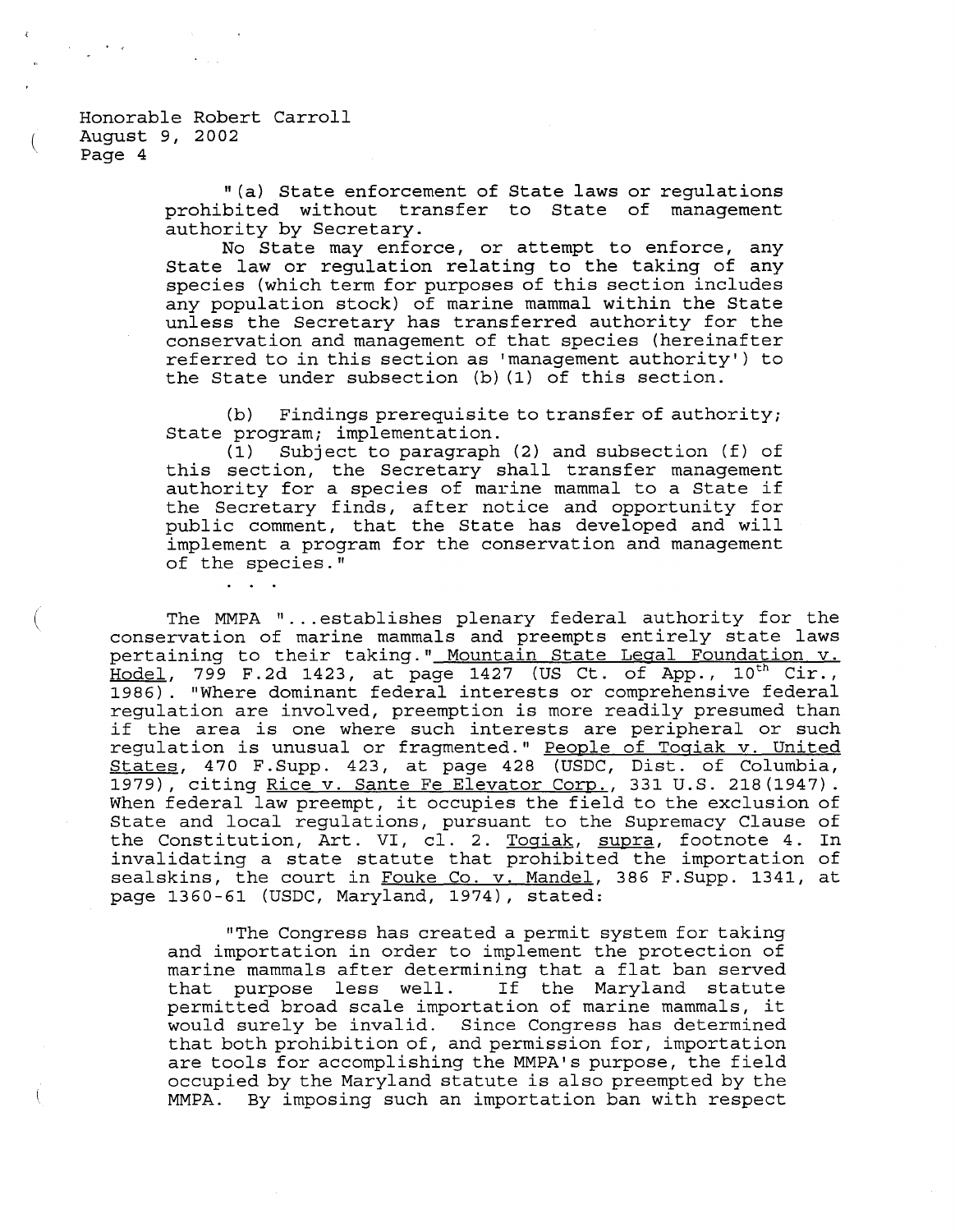> to seals, the Maryland statute is inconsistent with the MMPA.

Because the Maryland Act frustrates the operation of and conflicts with <sup>a</sup> treaty and two federal laws, this Court, pursuant to the Supremacy Clause, hereby declares <sup>6</sup> Md. Ann. Code art. 66C, § 125A unconstitutional."

Based on the above, we believe that the proposed ordinance prohibiting the mere public.exhibition of marine mammals, whether or not admission is charged, would not withstand <sup>a</sup> federal constitutional challenge, and would be deemed preempted by the federal MMPA.

## SPECIFIC OUESTIONS POSED RE HSED-16

1. Would the passage of the bill in its current form create any liability risk for the County ?

In Fouke Company v. Mandel, supra, the Court in addressing standing in the context of an action for declaratory judgment, found that the plaintiff had shown sufficient economic injury, even though he had not been prosecuted. The Court noted that so long as the Maryland statute inhibited retailers from selling seal skin products, the injury to Fouke is definite and concrete. Id at 1353. In Fouke, the Plaintiffs were not seeking monetary damages but only a judicial determination that the statute prohibiting the importation of seal skin into Maryland was invalid under the supremacy clause.

Since enactment of the proposed ordinance is <sup>a</sup> legislative act, absolute legislative immunity would be available to the Council members. However, it is possible that <sup>a</sup> plaintiff could attempt to pursue a Section 1983 action against the County as a result of the enactment or enforcement of the proposed ordinance. At this time, we do not wish to speculate as to whether such <sup>a</sup> lawsuit would be filed or the extent of liability, if any, that the County would face in such proceedings.

2. Can you please confirm my understanding that the Council may pass <sup>a</sup> bill notwithstanding the Corporation Counsel's approval as to form and legality ?

Yes. There exists no legal requirement that our department approve a proposed ordinance as to "form and legality" as a condition precedent to the Council's authority to enact an ordinance. By contrast, Section 9-18 of the Charter of the County of Maui specifically requires: